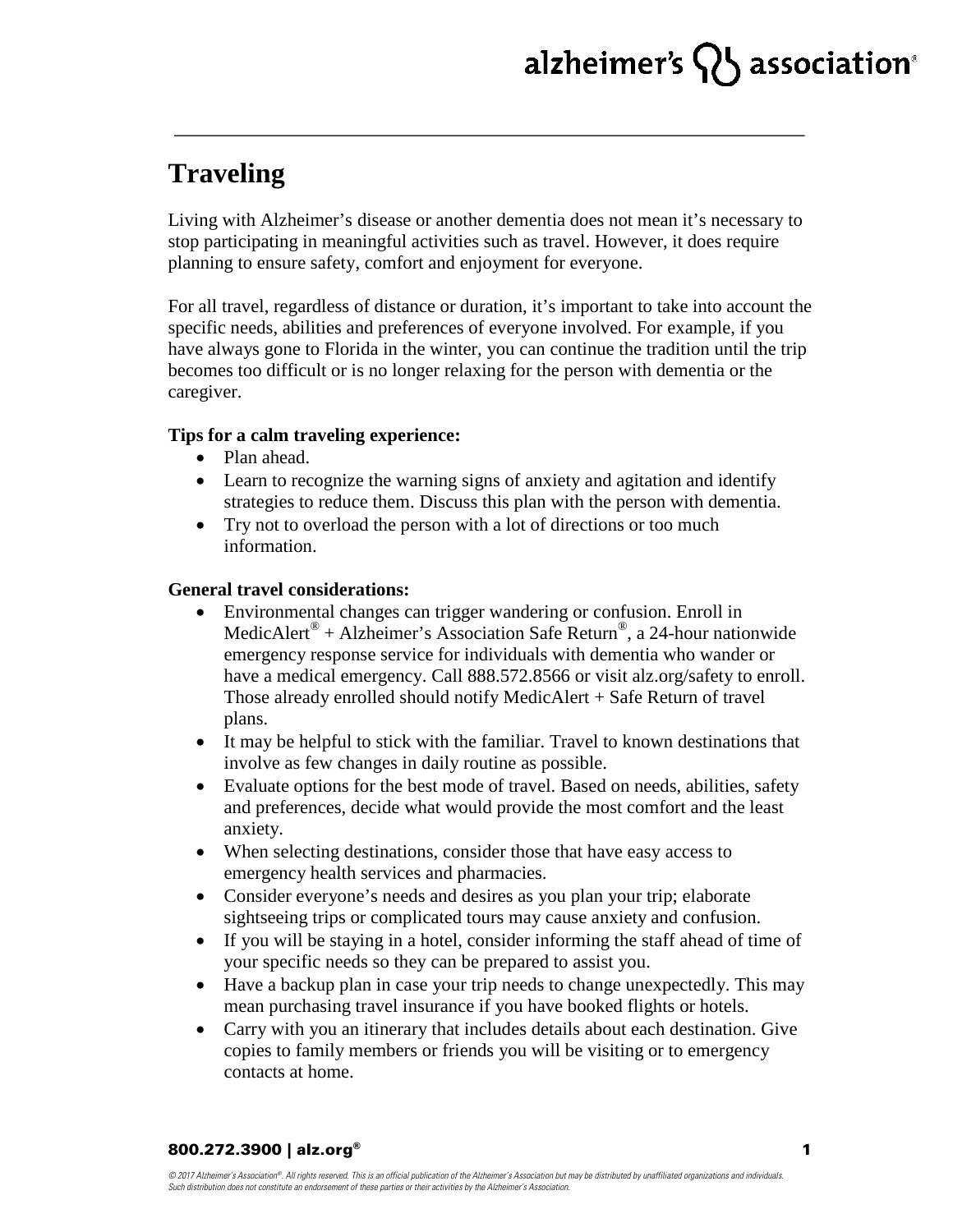# alzheimer's  $\{ \}$  association

- Travel during the time of day that is best for the person. For example, if he or she becomes tired or more agitated in the late afternoon, avoid traveling at this time.
- Have a bag of essentials with you at all times that includes medications, your travel itinerary, a comfortable change of clothes, water, snacks and activities.
- Remember to pack necessary medications, up-to-date medical information, a list of emergency contacts and photocopies of important legal documents.
- Allow plenty of time for rest. Don't over-schedule.
- Contact the Alzheimer's Association to learn if services are available at your destination.

### **What to keep in mind for visits to family and friends:**

Prepare friends or family members for the visit by explaining dementia and any changes it has caused. Go over any special needs and explain that the visit could be short or that you may need to change activities on short notice. Some additional considerations:

- It may be helpful to stay as close to your normal routine as possible. For example, keep meal and bed times on a similar schedule to that followed at home. Eating in may be a better choice than at a crowded restaurant.
- Be realistic about abilities and limitations. Allow extra time when scheduling activities.

### **Suggestions for air travel:**

Moving through an airport requires focus and attention, as the level of activity can be distracting, overwhelming and difficult to understand. Consider the following for air travel:

- Make your reservation through a travel agency or by calling the airline directly. Doing so allows you to add notes or instructions to the reservation for special needs such as wheelchair assistance or in-flight meals.
- Avoid scheduling flights that require tight connections.
- If traveling through an unfamiliar airport, review a map of the facility to plan for distance between connecting flights, locations where security re-entry may be required and locate convenient locations such as restrooms.
- If walking is difficult, consider requesting a wheelchair or motorized cart so that an airport employee is assigned to help you get from place to place. Most airlines ask for at least 48 hours of notice.
- Even if the passenger does not require support for mobility, consider requesting wheelchair assistance to help with navigation through security checkpoints. This support may help expedite the process and reduce stress.
- Contact the Transportation Security Administration (TSA) at least 72 hours prior to travel for information about what to expect during the security screening. While at the airport, ask what to expect and inform the TSA agent at the security checkpoint about the dementia diagnosis.